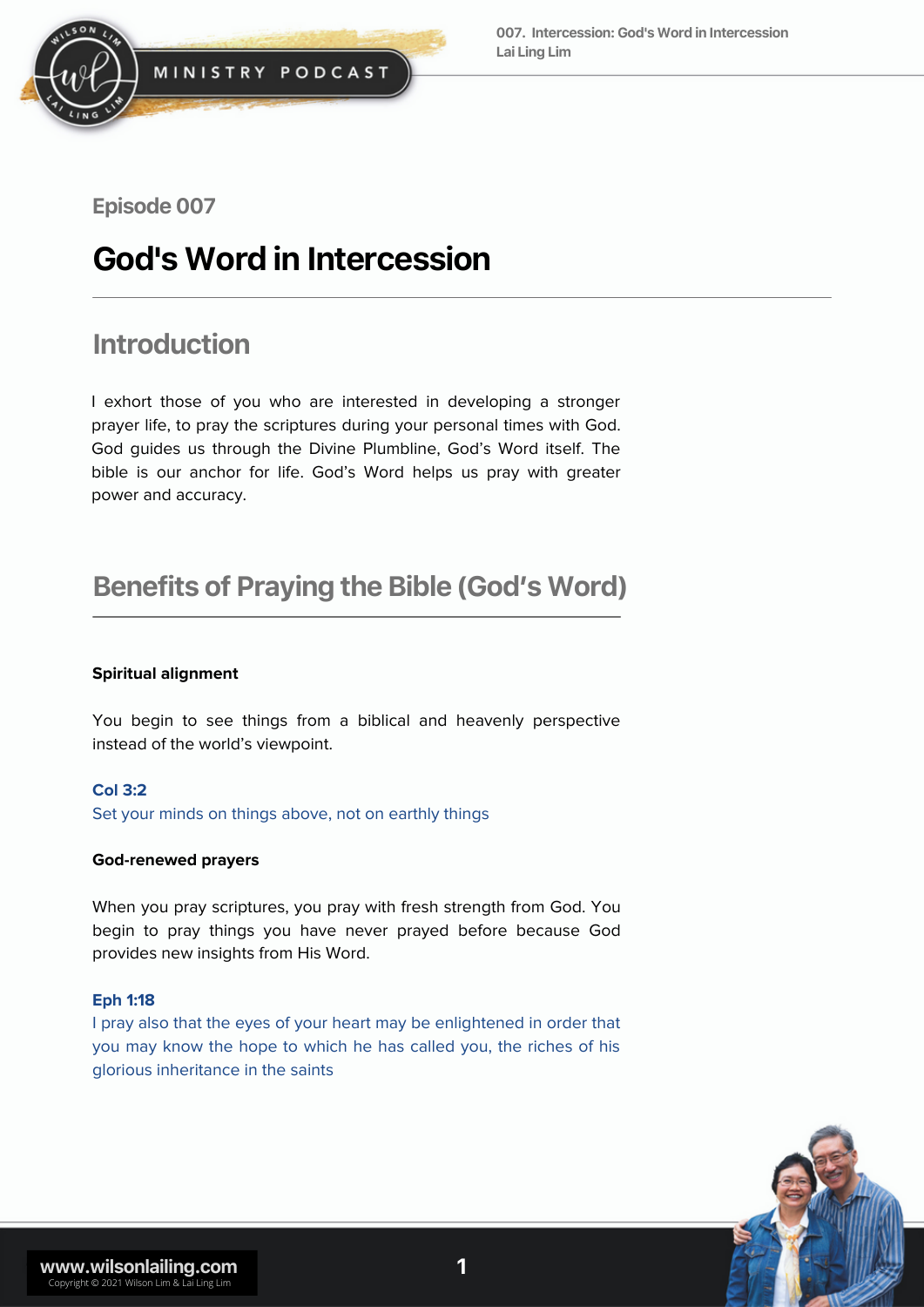

#### **Praying with godly authority and defeating the enemy's lies with God's truth.**

Praying the Bible in the power of the Holy Spirit gives you a confidence and an authority because you are praying His truth, His will and His ways. Praying the biblical directives defeats the enemy because you are praying the very purposes of God. Satan is the father of lies, and when you pray the Bible, you pray God's truth.

#### **Jer 23:29**

Is not my word like fire,' declares the Lord, ' and like a hammer that breaks a rock in pieces?

#### **Leads to the next level of intercession**

You are taken to a higher dimension in God, His truth permeates your life dramatically.

#### **Isa 55:9**

As the heavens are higher than the earth, so are my ways higher than your ways and my thoughts than your thoughts

#### **Cultivate a greater passion for Jesus**

The Holy Spirit reveals the Son of God through the words of the Bible, deepening our passion for Jesus.

#### **Prov 23:17**

Do not let your heart envy sinners, but always be zealous for the fear of the Lord

#### **Drawn to a deeper understanding of God's grace**

Learn the language of repentance. The bible helps us express ourselves creatively and with deep reality.

#### **Psa 51:2**

Wash away all my iniquity and cleanse me from my sin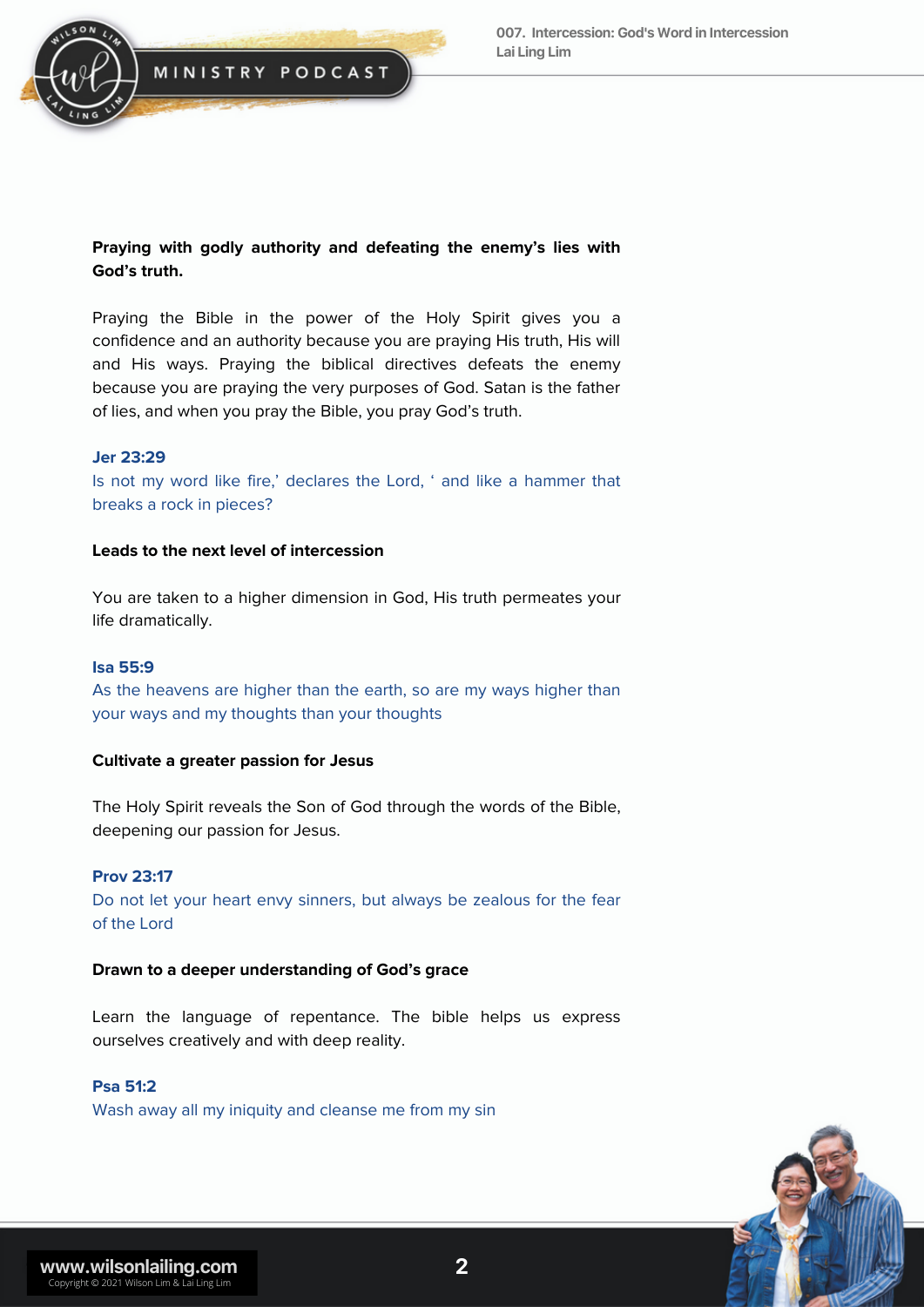

### **Praying God's Word into Being**

The word of God is a seed that grows. When God speaks His word, He is sprinkling seeds that will bring forth His goodness and His purpose. The word of God always produces, and never returns void. When we are guided by the Holy Spirit, speak God's word into situations, we are sowing the promises of God, the immutable truth of God's word. Then He will cause life everlasting to spring forth from those seeds.

#### **Claim life verses**

Scriptures that personally speak to you, pray them daily.

**Psa 119:162** I rejoice in your promise like one who finds great spoil

#### **2 Peter 3:9** The Lord is not slow in keeping his promise

### **Claim a promise for a specific situation**

God builds your faith when you pray certain promises over and over in difficult circumstances.

**1 Kings 8:20**

The Lord has kept the promise he made

**Psa 119:50** My comfort in my suffering is this: Your promise preserves my life

#### **Claim prayer promises as God brings them to mind**

Memorising scripture helps because the word of God is planted in your heart, ready at all times for prayer.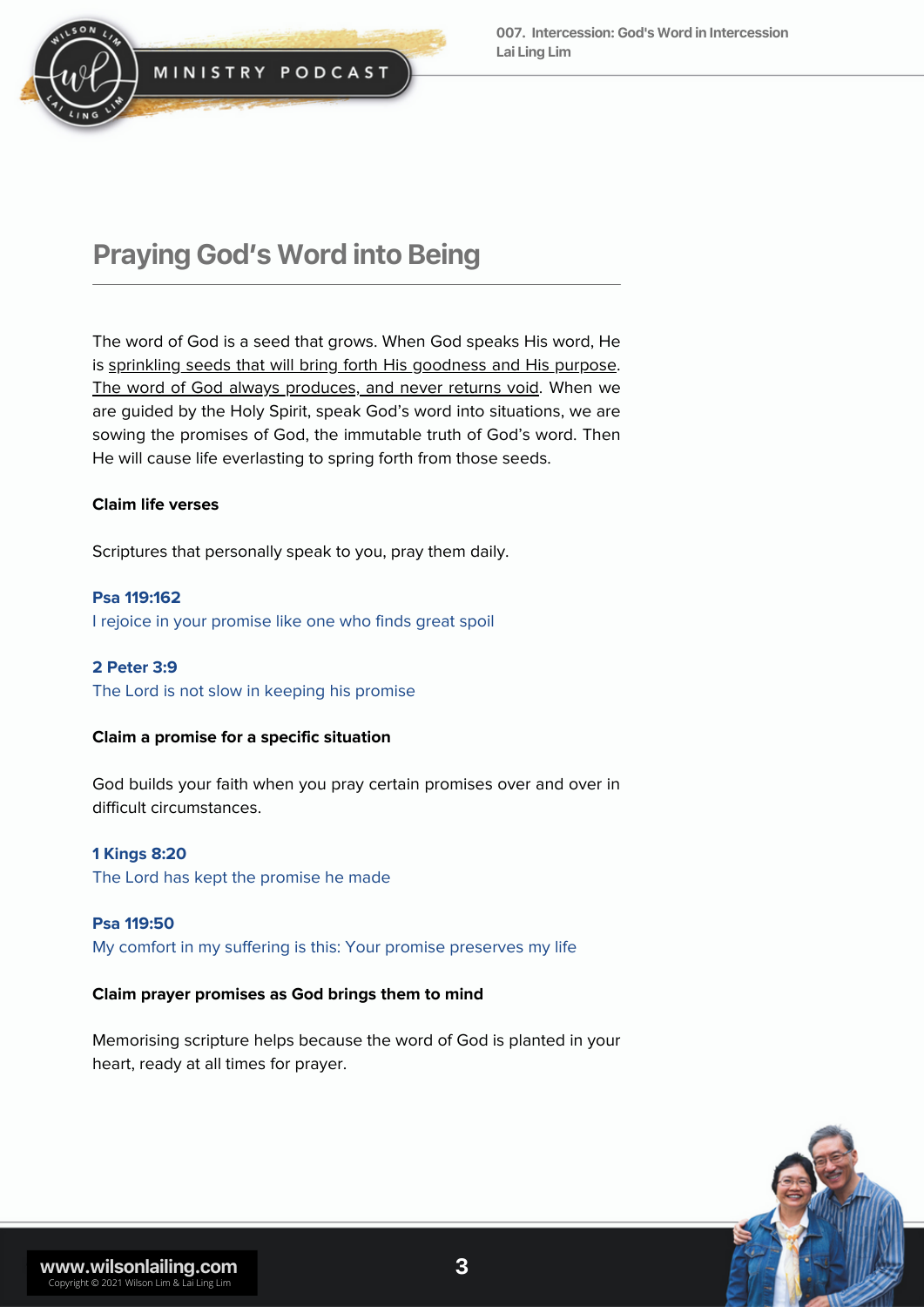

#### **Phil 4:13**

I can do all things through Christ who strengthens me.

#### **Claim prayer promises as you read the Bible**

Pray back to God the scriptures that have impacted your spirit. This will transform your life and situations.

#### **Psa 119:140**

Your promises have been thoroughly tested, and your servant loves them

#### **Speak and proclaim God's word over your city or nation**

Doing this will have a powerful effect that will break the power of evil over the land, especially when there is corporate, united prayer.

#### **Numb 23:19**

Does he speak and then not act" Does he promise and not fulfill?

## **Meditation and Prayer**

Meditating on God's word is essential for a powerful prayer life. Bible meditation guides us deeper with God, enabling us to pray on-target prayers and helping us to know God's ways more deeply.

True meditation through God's word is key to a life of spiritual fruitfulness. It is the digestive faculty of the soul. It nourishes: builds us up and refreshes and feeds our souls.

Biblical meditation involves taking a phrase, verse, or passage of scripture and thinking carefully about it, pondering and letting the Holy Spirit slowly make it alive within you.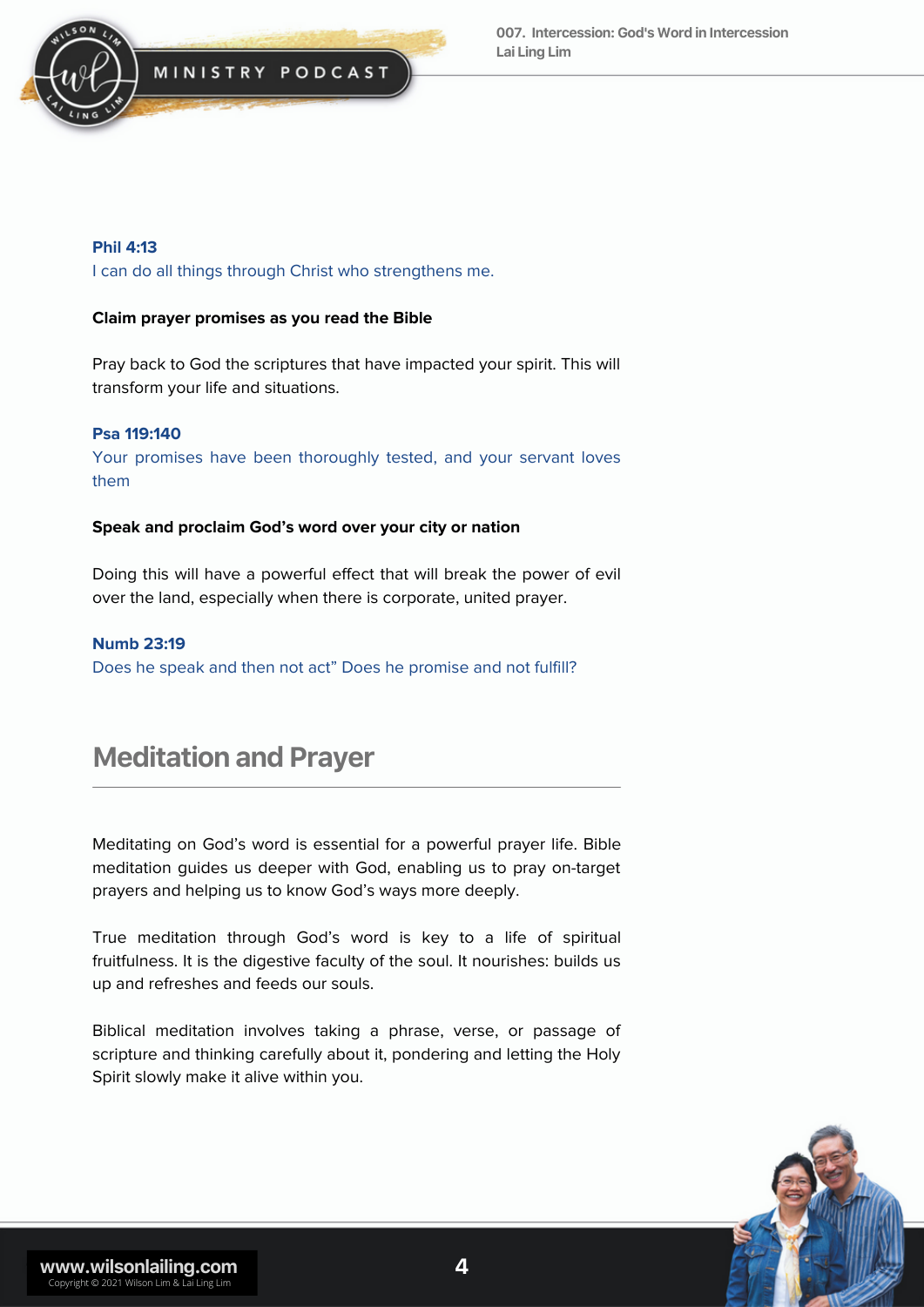

Meditation of God's Word creates faith and expectation. Meditation focuses our thinking on God's word. Through meditation, we come to know God personally, not just about Him. Through meditation, we grow in our love for God's word.

Get to know God. This goes beyond just knowing about Him. We get to know Him personally as our king, our Rock, our Redeemer, our Saviour.

#### **Psa 19:14**

May the words of my mouth and the meditation of my heart be pleasing in your sight, o Lord, my Rock, My Redeemer

Hear God's voice and keep from sin.

#### **Psa 119:11**

I have hidden your word in my heart that I might not sin against you

Spiritually transformed and insight gained. We will always grow and God will change our hearts through meditation.

#### **Psa 119:99**

I have more insight than all my teachers, for I meditate on your statues

Walk in obedience. It helps us to obey God and enables us to do the right thing in a moment that requires a sudden choice. God's Word within you, you recall and seek to obey.

#### **Joshua 1:7**

Be careful to obey all the law my servant Moses gave you; do not turn from it to the right or to the left, that you may be successful wherever you go

Meditating on the scriptures will cause us to understand something of the mind and heart of God. When God's Word is well assimilated into our lives, it has the power to transform us towards Christlikeness. Hence the journey to a more effective prayer life.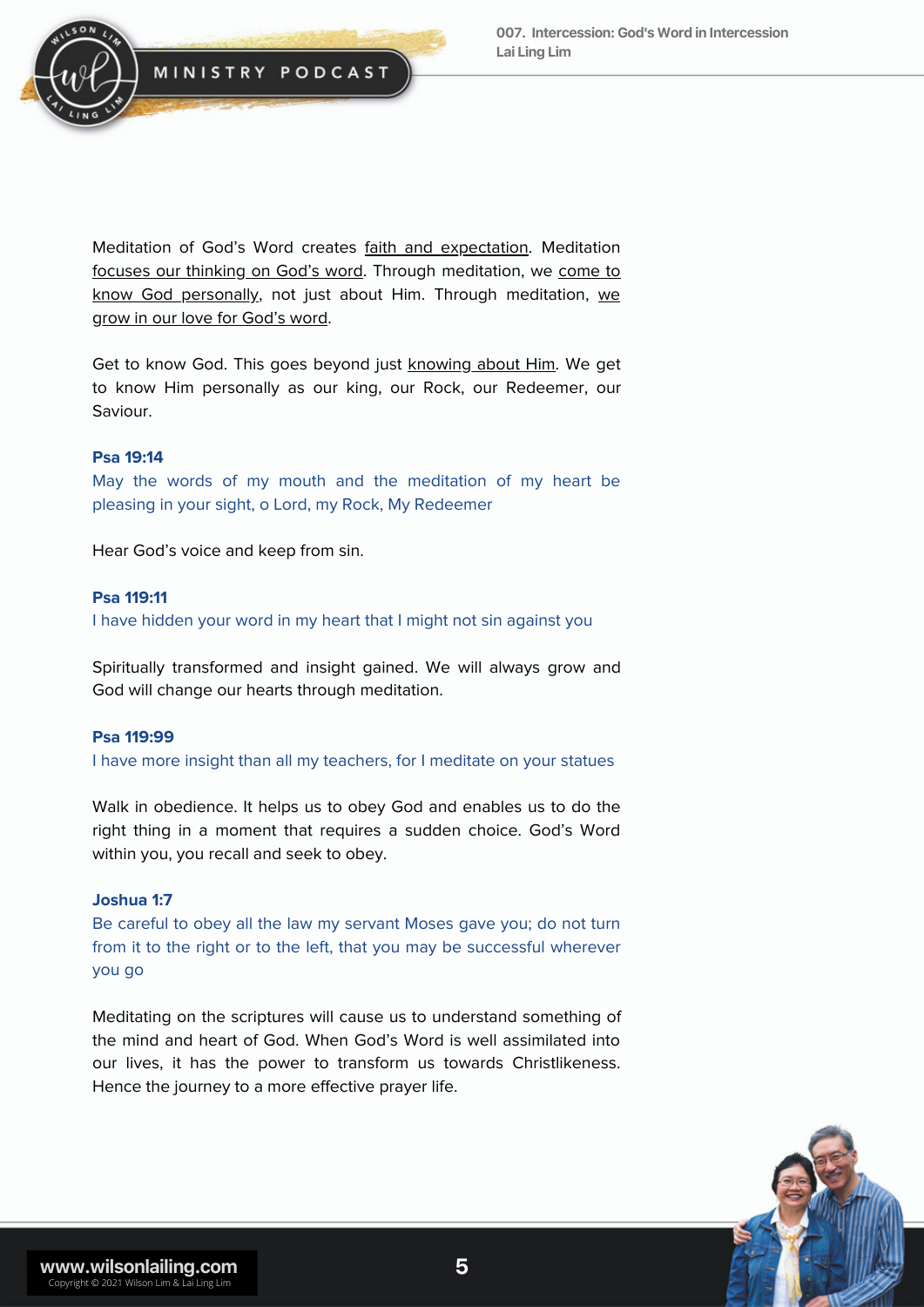

# **Discussion Questions**

- Describe your journey in praying God's Word.How has it been for you? Share a testimony of how you are drawn closer to the Lord through praying scriptures. **1.**
- How has meditation of God's Word transformed your life? Share your experience. **2.**
- In what aspect of today's lesson is God encouraging you to grow in so as to develop a stronger prayer life. **3.**